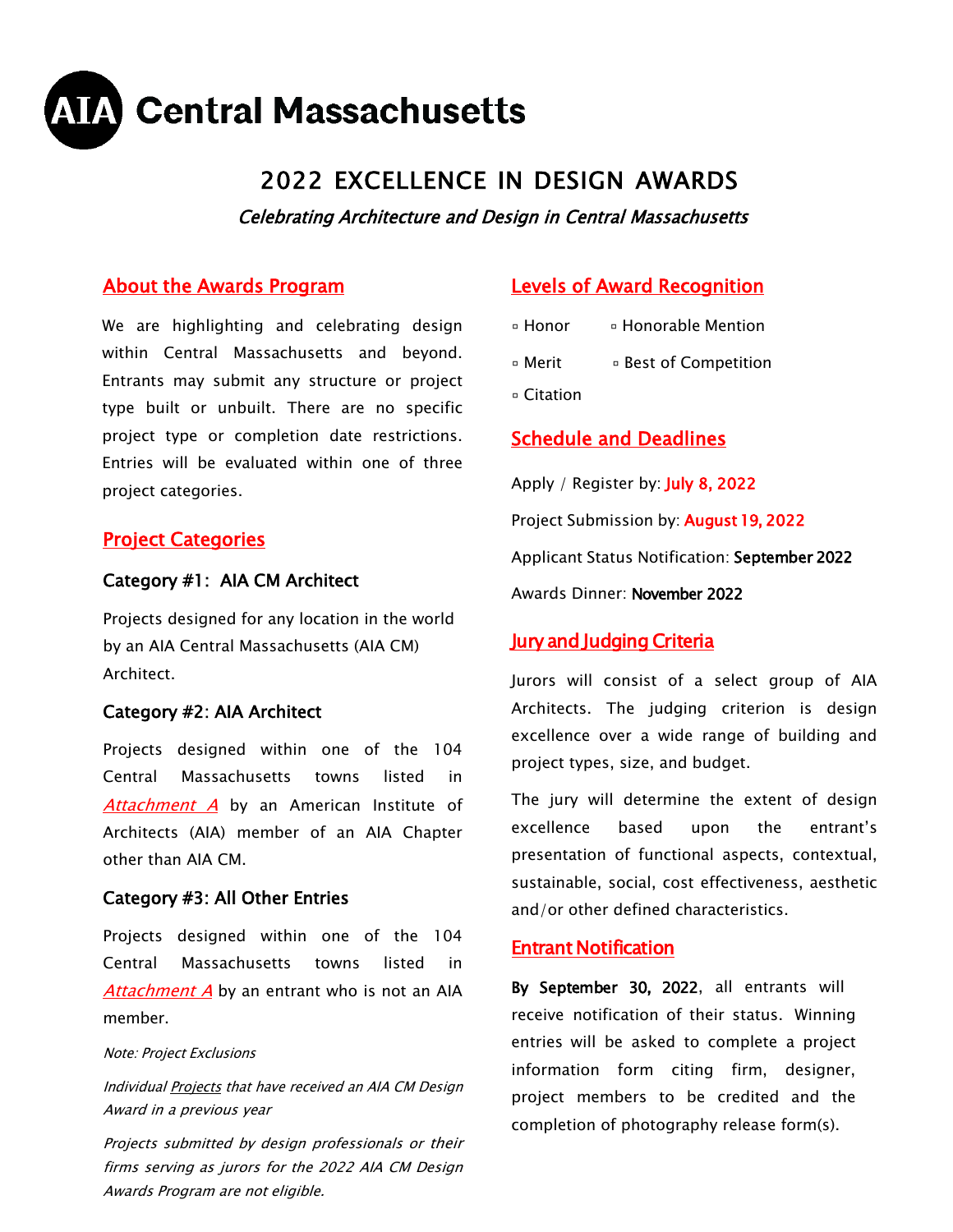#### 2-Step Entry Process Instructions

Step #1 - No later than July 8, 2022, register your intent to submit your project by completing the AIA CM Design Awards [Online](https://aiacm.org/event-2993381)  [Application Form.](https://aiacm.org/event-2993381) 

Upon completing your on-line application, an anonymous and unique project identification number will be assigned to your project and emailed to you for use when submitting your project submission document.

Step #2 -, Digital project materials submitted as described below, must be received by AIA CM, no later than August 12.

### Detailed Submission Requirements

All project materials must be combined into a SINGLE PDF DOCUMENT and emailed to AIA.CentralMassachusetts@gmail.com. The package should include:

- 1. Site Plan, Floor Plan(s) and Building Section(s).
- 2. Building Design (only), include up to ten images.
- 3. Interior Design (only), include up to ten images and at least one photo of the exterior
- 4. Restorations or adaptations up to two additional images of the project in its original condition.
- 5. Include a brief identification or orientation caption on all images
- 6. Project members deserving credit
- 7. Completed photography release form(s).

# File Formatting

File Name - Your 'single pdf document' MUST contain, the anonymous and unique identifier issued at the time of your application.

Apply this unique identifier as a prefix to your Project Name. Labeling should consist of 'identifier first' and 'project name second', e.g. "12 BIRDHOUSE".

NO REFERENCE to the identity of the entrant's or firm's name should appear in title or any part of your entry materials.

Maximum File Size – Twelve (12) pages at 7MB maximum expanded file size Graphics - No More than ONE Image per page accepted

File Orientation – horizontal (landscape) formatting recommended

#### Content Requirements

SINGLE PDF Project Submission shall include: Design Awards Category – Indicate project category based upon 3 AIA CM categories previously defined

Use – Indicate use of project, e.g. Institutional, Commercial, Residential / Single Family, etc.

Location – Indicate project location, i.e. in the "geographic area" or not, include name of Town/City, State, Country

Project Summary - Brief project description (250-word max) including site description, special constraints, total square footage, year of completion, construction budget or cost, and any design challenge solutions.